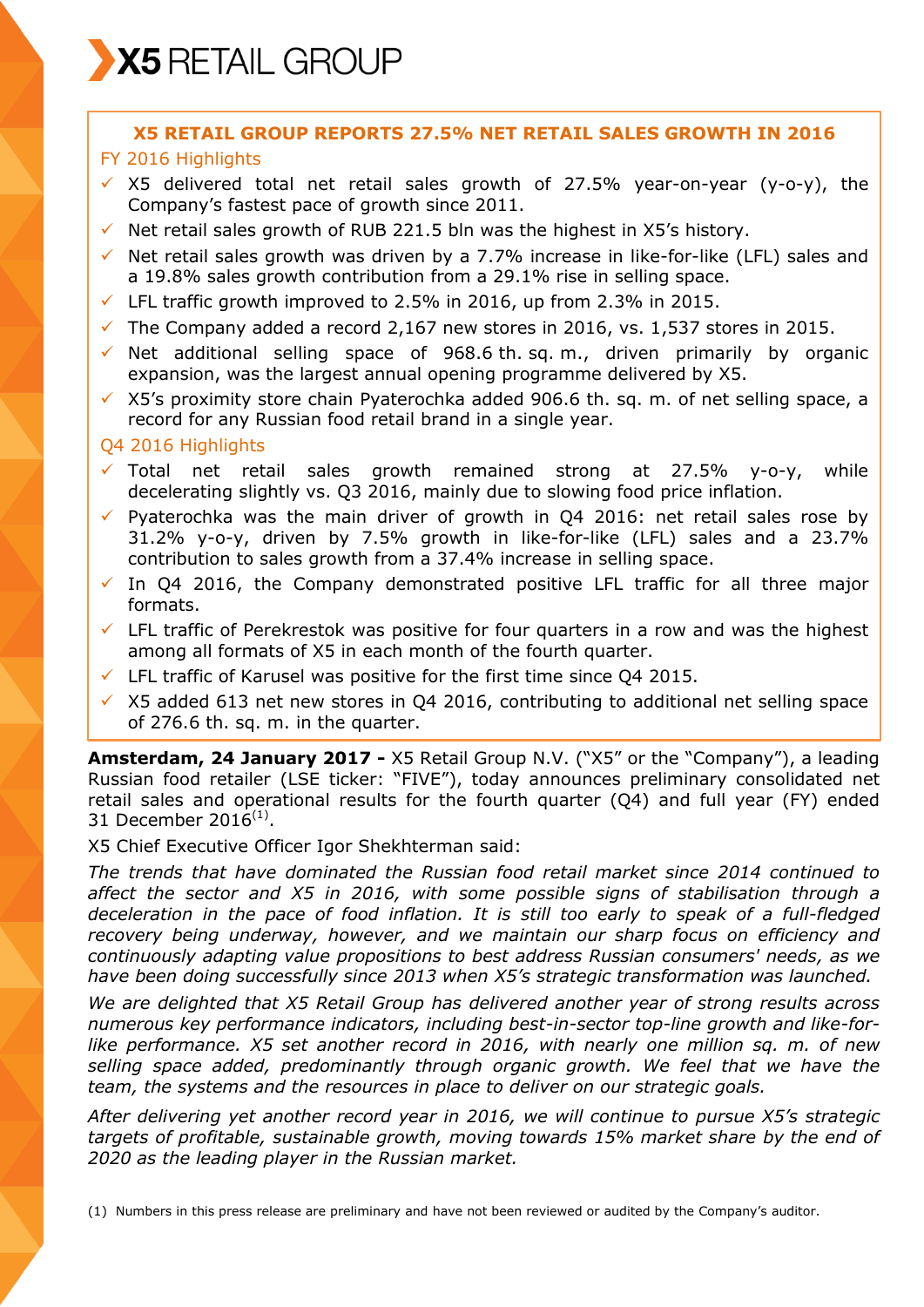# X5 RETAIL GROUP

# **Net Retail Sales(2) Performance**

#### *Net Russian ruble (RUB) retail sales by format, million (mln)(3)*

| <b>RUB mln</b>         | Q4 2016 | Q4 2015 | change<br>у-о-у, % | <b>FY 2016</b> | <b>FY 2015</b> | change<br>у-о-у, % |
|------------------------|---------|---------|--------------------|----------------|----------------|--------------------|
| Pyaterochka            | 219,383 | 167,196 | 31.2               | 775,580        | 585,402        | 32.5               |
| Perekrestok            | 44,632  | 37,046  | 20.5               | 155,404        | 130,144        | 19.4               |
| Karusel                | 24,476  | 21,381  | 14.5               | 83,558         | 77,443         | 7.9                |
| Express                | 2,798   | 2,838   | (1.4)              | 11,048         | 11,143         | (0.8)              |
| <b>X5 Retail Group</b> | 291,289 | 228,461 | 27.5               | 1,025,589      | 804,132        | 27.5               |

*Q4 2016 monthly net RUB retail sales by format, % change y-o-y* 

|                        | October 2016 | November 2016 | December 2016 |
|------------------------|--------------|---------------|---------------|
| Pyaterochka            | 33.O         | 31.5          | 29.6          |
| Perekrestok            | 19.7         | 22.0          | 19.9          |
| Karusel                | 9.4          | 18.2          | 15.5          |
| Express                | (3.8)        | (0.6)         | 0.1           |
| <b>X5 Retail Group</b> | 28.3         | 28.4          | 26.2          |

## **Average Ticket and Number of Customer Visits**

#### *Q4 & FY 2016 average ticket and customer visits by format*

|                            | Q4 2016 | Q4 2015 | change<br>$V - O - V, %$ | <b>FY 2016</b> | <b>FY 2015</b> | change<br>y-o-y, % |
|----------------------------|---------|---------|--------------------------|----------------|----------------|--------------------|
| <b>Average Ticket, RUB</b> |         |         |                          |                |                |                    |
| Pyaterochka                | 364.1   | 350.8   | 3.8                      | 349.1          | 336.3          | 3.8                |
| Perekrestok                | 541.4   | 518.3   | 4.5                      | 506.9          | 488.6          | 3.8                |
| Karusel                    | 783.8   | 734.7   | 6.7                      | 710.9          | 688.7          | 3.2                |
| Express                    | 297.8   | 294.8   | 1.0                      | 285.1          | 287.9          | (1.0)              |
| <b>X5 Retail Group</b>     | 401.5   | 389.2   | 3.2                      | 381.9          | 372.5          | 2.5                |
| # of Customers, mln        |         |         |                          |                |                |                    |
| Pyaterochka                | 689.6   | 545.8   | 26.3                     | 2,542.5        | 1,990.0        | 27.8               |
| Perekrestok                | 94.5    | 81.8    | 15.6                     | 350.1          | 304.0          | 15.2               |
| Karusel                    | 35.8    | 33.3    | 7.6                      | 134.4          | 128.6          | 4.5                |
| Express                    | 10.9    | 11.3    | (3.5)                    | 45.2           | 45.5           | (0.7)              |
| <b>X5 Retail Group</b>     | 830.9   | 672.2   | 23.6                     | 3,072.2        | 2,468.1        | 24.5               |

#### *Q4 2016 average monthly ticket and customer visits by format, % change y-o-y*

|                        | October 2016 | November 2016 | December 2016 |
|------------------------|--------------|---------------|---------------|
| <b>Average Ticket</b>  |              |               |               |
| Pyaterochka            | 3.4          | 4.5           | 3.8           |
| Perekrestok            | 3.8          | 4.9           | 4.7           |
| Karusel                | 2.4          | 8.4           | 8.6           |
| Express                | (0.3)        | 1.5           | 1.7           |
| <b>X5 Retail Group</b> | 2.2          | 4.1           | 3.3           |
| # of Customer Visits   |              |               |               |
| Pyaterochka            | 28.8         | 25.9          | 24.6          |
| Perekrestok            | 15.2         | 16.6          | 15.0          |
| Karusel                | 6.7          | 9.3           | 7.0           |
| Express                | (4.4)        | (2.8)         | (2.4)         |
| <b>X5 Retail Group</b> | 25.4         | 23.5          | 22.1          |

(2) Net retail sales represent revenue from operations of X5-managed stores net of VAT. This number differs from revenue, which also includes proceeds from direct franchisees (royalty payments) and other revenue, which will be reported as part of Q4 and FY 2016 financial results.

(3) In the tables and text of this press release, immaterial discrepancies in calculation of % change, subtotals and totals are due to rounding.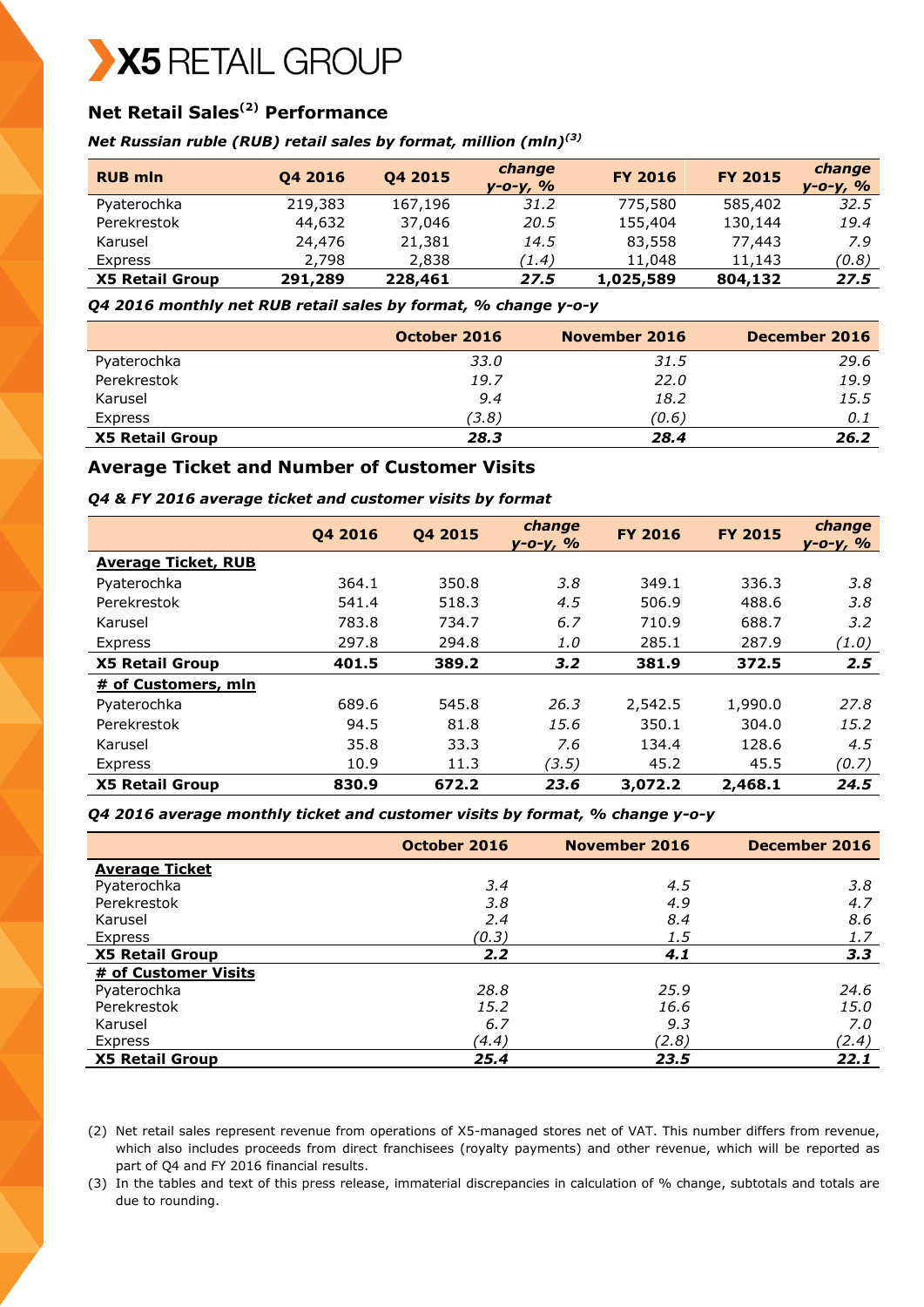

# **LFL Sales Performance**

*Q4 & FY 2016 LFL(4) store performance by format, % change y-o-y*

|                        |              | <b>FY 2016</b> |               |              |                |               |
|------------------------|--------------|----------------|---------------|--------------|----------------|---------------|
|                        | <b>Sales</b> | <b>Traffic</b> | <b>Basket</b> | <b>Sales</b> | <b>Traffic</b> | <b>Basket</b> |
| Pyaterochka            | 7.5          | 1.6            | 5.7           | 9.1          | 3.0            | 5.9           |
| Perekrestok            | 8.7          | 4.3            | 4.2           | 6.4          | 2.4            | 3.9           |
| Karusel                | 8.1          | 2.5            | 5.5           | 0.7          | (1.1)          | 1.9           |
| Express                | (9.8)        | (12.5)         | 3.1           | 7.9)         | (10.0)         | 2.3           |
| <b>X5 Retail Group</b> | 7.5          | 1.8            | 5.6           | 7.7          | 2.5            | 5.0           |

*Q4 2016 monthly LFL store performance by format, % change y-o-y* 

|                        | October 2016 |                | November 2016 |              |                | December 2016 |              |                |               |
|------------------------|--------------|----------------|---------------|--------------|----------------|---------------|--------------|----------------|---------------|
|                        | <b>Sales</b> | <b>Traffic</b> | <b>Basket</b> | <b>Sales</b> | <b>Traffic</b> | <b>Basket</b> | <b>Sales</b> | <b>Traffic</b> | <b>Basket</b> |
| Pyaterochka            | 8.2          | 2.7            | 5.4           | 8.2          | 1.6            | 6.5           | 6.3          | 0.7            | 5.5           |
| Perekrestok            | 6.0          | 2.8            | 3.1           | 9.5          | 4.7            | 4.5           | 10.0         | 5.2            | 4.6           |
| Karusel                | 0.6          | (0.1)          | 0.7           | 9.1          | 2.6            | 6.4           | 12.6         | 4.6            | 7.7           |
| <b>Express</b>         | 71.O)        | 73.O)          | 2.3           | (9.5)        | (12.5)         | 3.5           | (8.8)        | 71.8)          | 3.3           |
| <b>X5 Retail Group</b> | 6.9          | 2.3            | 4.5           | 8.3          | 1.8            | 6.4           | 7.4          | 1.3            | 6.0           |

## **Expansion Dynamics**

#### *Selling space and # of stores by format*

|                                       | As at<br>31-Dec-16 | As at<br>$31 - Dec-15$ | change<br>vs 31-Dec-15, % |
|---------------------------------------|--------------------|------------------------|---------------------------|
| Selling Space, square meters (sq. m.) |                    |                        |                           |
| Pyaterochka                           | 3,329,273          | 2,422,626              | 37.4                      |
| Perekrestok                           | 548,473            | 484,008                | 13.3                      |
| Karusel                               | 386,897            | 390,133                | (0.8)                     |
| Express                               | 37,110             | 36,407                 | 1.9                       |
| <b>X5 Retail Group</b>                | 4,301,752          | 3,333,174              | 29.1                      |
| # of Stores                           |                    |                        |                           |
| Pyaterochka                           | 8,363              | 6,265                  | 33.5                      |
| Perekrestok                           | 539                | 478                    | 12.8                      |
| Karusel                               | 91                 | 90                     | 1.1                       |
| Express                               | 194                | 187                    | 3.7                       |
| <b>X5 Retail Group</b>                | 9,187              | 7,020                  | 30.9                      |

#### *Selling space and # of stores added by format*

|                           | <b>Net Added</b><br>04 2016 | <b>Net Added</b><br>Q4 2015 | change<br>$y - 0 - y, \frac{9}{6}$ | <b>Net Added</b><br><b>FY 2016</b> | <b>Net Added</b><br><b>FY 2015</b> | change<br>$y - o - y, \frac{o}{o}$ |
|---------------------------|-----------------------------|-----------------------------|------------------------------------|------------------------------------|------------------------------------|------------------------------------|
| Net Selling Space, sq. m. |                             |                             |                                    |                                    |                                    |                                    |
| Pyaterochka               | 238,499                     | 201,775                     | 18.2                               | 906,646                            | 668,376                            | 35.6                               |
| Perekrestok               | 35,421                      | 25,724                      | 37.7                               | 64,465                             | 68,220                             | (5.5)                              |
| Karusel                   | 2,448                       | 25,551                      | (90.4)                             | (3,236)                            | 31,540                             | n/a                                |
| Express                   | 192                         | 454                         | (57.7)                             | 703                                | (7,205)                            | n/a                                |
| <b>X5 Retail Group</b>    | 276,560                     | 253,504                     | 9.1                                | 968,578                            | 760,931                            | 27.3                               |
| Net # of Stores           |                             |                             |                                    |                                    |                                    |                                    |
| Pyaterochka               | 576                         | 470                         | 22.6                               | 2,098                              | 1,476                              | 42.1                               |
| Perekrestok               | 36                          | 27                          | 33.3                               | 61                                 | 75                                 | (18.7)                             |
| Karusel                   | T                           | 6                           | (83.3)                             | 1                                  | 8                                  | (87.5)                             |
| Express                   | 0                           | 5                           | n/a                                | 7                                  | (22)                               | n/a                                |
| <b>X5 Retail Group</b>    | 613                         | 508                         | 20.7                               | 2,167                              | 1,537                              | 41.0                               |

(4) LFL comparisons of retail sales between two periods are comparisons of retail sales in local currency (including VAT) generated by the relevant stores. The stores that are included in LFL comparisons are those that have operated for at least 12 full months. Their sales are included in LFL calculation starting from the day of the store's opening. We include all stores that fit our LFL criteria in each reporting period.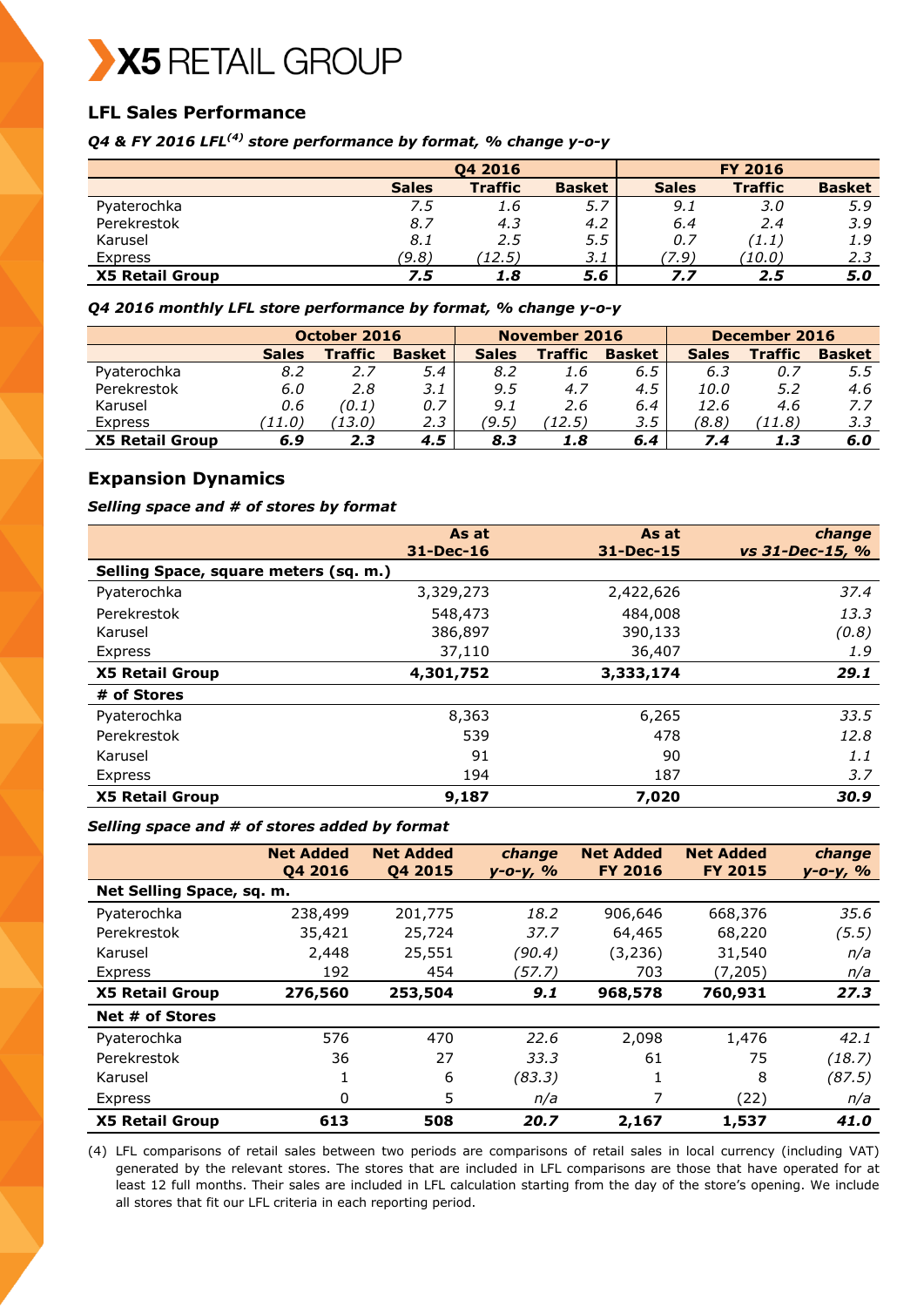# X5 RETAIL GROUP

# **Key Drivers for Q4 and FY 2016 Results**

## *Sales*

- X5 net retail sales growth accelerated from 27.3% in 2015 to 27.5% in 2016, despite a slowdown in food inflation from 19.1% to 6.0%.
- LFL sales performance was strong despite slowing food price inflation during Q4 2016.
- The Company recorded positive LFL traffic in each month of the fourth quarter.
- LFL traffic for Perekrestok accelerated during the fourth quarter, from 2.8% in October to 5.2% in December.
- LFL traffic for Karusel accelerated during the fourth quarter, from negative 0.1% in October to 4.6% in December.

## *Expansion and refurbishment*

- New selling space delivery continued to accelerate, with 968.6 th. sq. m net added in 2016, growth of 27.3% compared to 2015.
- Pyaterochka was the main driver for the store base increase, accounting more than 90% of selling space added in 2016.
- 1,185 Pyaterochka stores were refurbished in 2016 (219 of them in Q4 2016) as part of X5's investment programme to upgrade existing stores. In conjunction with new openings, 94% of Pyaterochka stores are now operating under the new concept.
- 62 Perekrestok stores were refurbished in 2016 (17 of them in Q4 2016), bringing the total share of rebranded stores to 52% as of 31 December 2016.
- Seven Karusel stores were refurbished in 2016 (five of them in Q4 2016).
- Seven new distribution centres (DCs) with a total space of 212 th. sq. m. were opened in 2016. In Q4 2016, X5 opened new distribution centre in Orenburg (19 th. sq. m.) to serve the Pyaterochka format, and a new DC in Moscow region (23 th. sq. m.) to serve the Perekrestok and Karusel formats. X5 closed seven DCs in 2016 (including two in Q4 2016) that did not meet the Company's increasingly ambitious efficiency criteria.
- In 2016, as part of the Company's ongoing rationalisation programme, X5 closed 91 Pyaterochka stores, 13 Perekrestok stores, three Karusel stores and 26 Express stores.

## **Long-term incentive programme (LTI)**

After meeting the targets for the first stage of the LTI programme in 2015, additional performance indicators in line with the strategic objectives set by X5's Supervisory Board were also met in 2016, and it is therefore expected that all targets set for the deferred payout under the first stage of the LTI programme will be achieved as of 31 December 2016.

In addition, it is management's assessment that the targets under the second stage of the programme are likely to be achieved in the near term. Therefore an accrual of approximately 20-25% of the entire second stage payout will be made in the Consolidated Financial Statements for the year ended 31 December 2016 whilst, in line with the programme rules, payouts under this stage are not expected to take place earlier than 2018 and, as to the deferred component, 2019.

In accordance with the Remuneration Policy approved by the AGM, the LTI is a two-stage programme running until 31 December 2019. Each stage of the programme includes a deferred component of conditional payouts, maintaining focus on long-term goals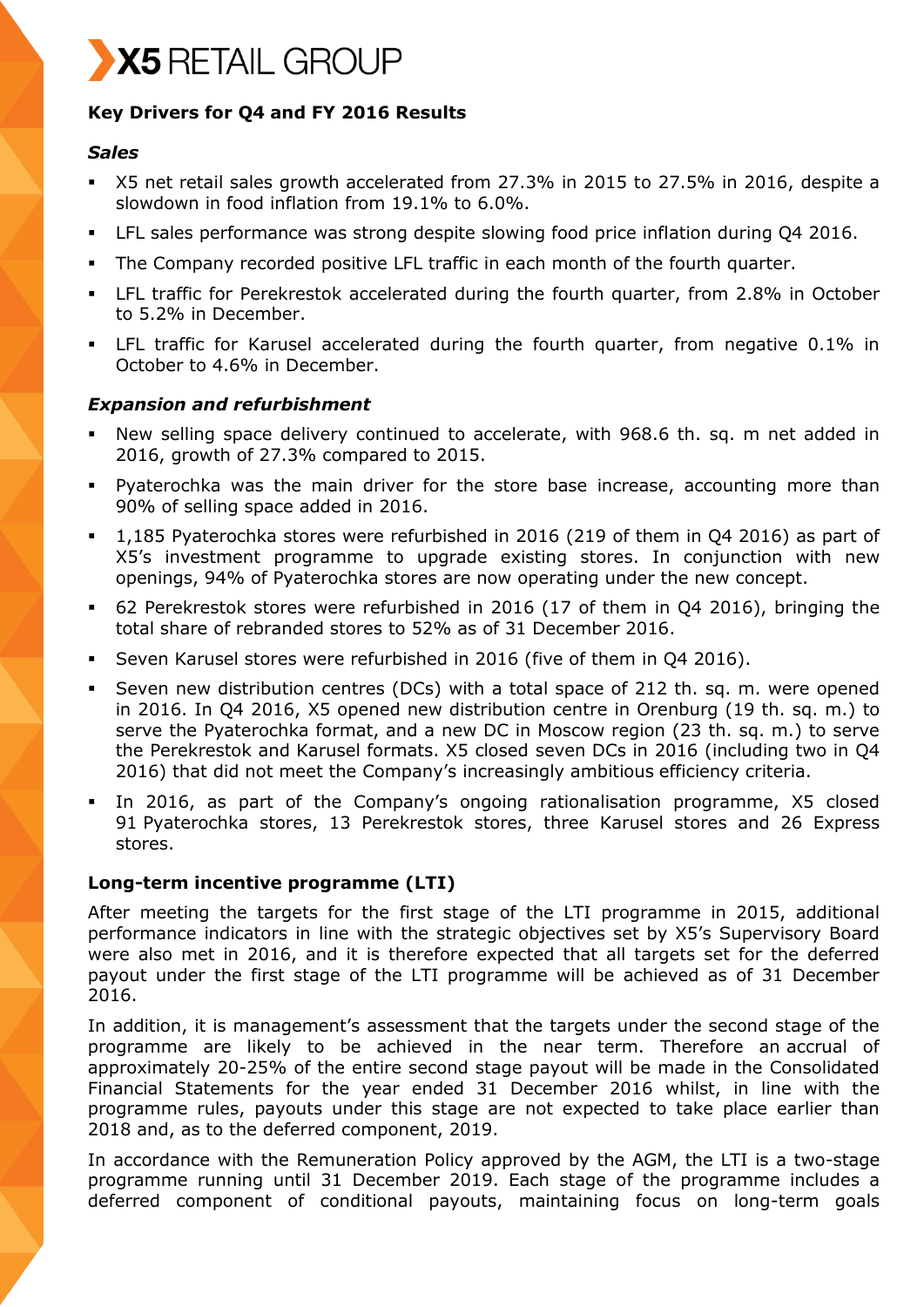

throughout the programme, and also providing for an effective retention mechanism. As such the LTI targets have been structured to align the interests of both shareholders and management. The targets represent X5's long-term ambitions, with a specific focus on net revenue and market share relative to the competition, without sacrificing EBITDA margin or incurring undue risk. The total available fund for all payouts under the LTI programme is capped at 12% of EBITDA in the year that the final stage performance targets are achieved.

# **2017 Financial Calendar**

| 24 January | Q4 & FY 2017 Trading Update                        |
|------------|----------------------------------------------------|
| 27 March   | Q4 & FY 2017 Financial Results and conference call |
| 20 April   | Q1 2017 Trading Update                             |
| 27 April   | Q1 2017 Financial Results and conference call      |
| 12 May     | Annual General Meeting of Shareholders             |
| 20 July    | Q2 & 6M 2017 Trading Update                        |
| 10 August  | Q2 & 6M 2017 Financial Results and conference call |
| 19 October | Q3 & 9M 2017 Trading Update                        |
| 25 October | Q3 & 9M 2017 Financial Results                     |
| 26 October | 2017 Capital Markets Day                           |

Dates are preliminary and may be subject to change. For up-to-date information, please refer to Investor calendar on X5's website: www.x5.ru.